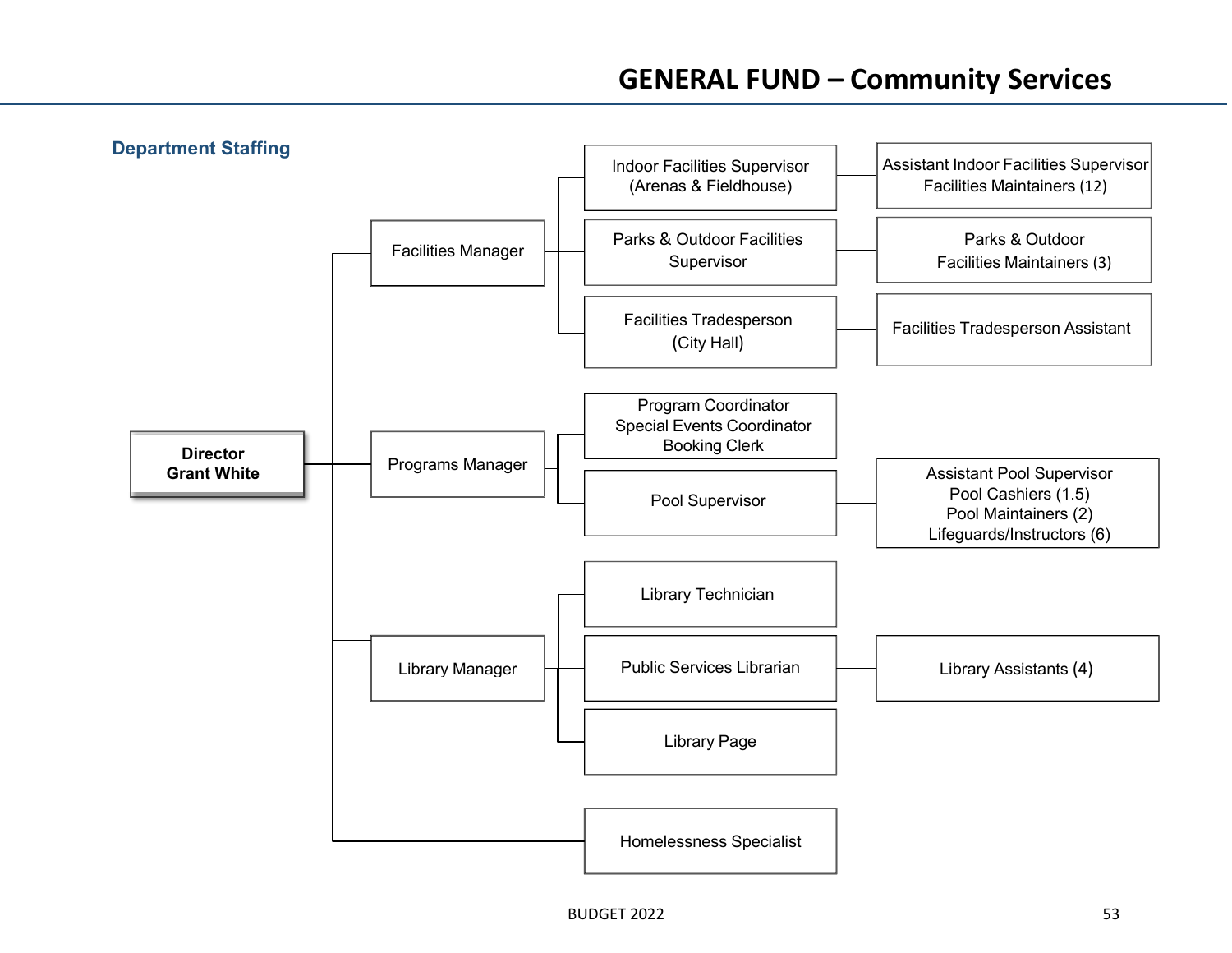## **GENERAL FUND – Community Services**

## **Staffing Summary**

| <b>Staffing Summary</b> | 2020          | 2021          | 2021     | 2022          | 2023          | 2024          |             |
|-------------------------|---------------|---------------|----------|---------------|---------------|---------------|-------------|
|                         | <b>Actual</b> | <b>Budget</b> | Forecast | <b>Budget</b> | <b>Budget</b> | <b>Budget</b> | <b>Note</b> |
| Directorate             | 5.00          | 5.00          | 5.00     | 5.00          | 5.00          | 5.00          | (1)         |
| Arenas                  | 10.79         | 10.85         | 10.85    | 10.77         | 10.77         | 10.77         |             |
| Fieldhouse              | 4.82          | 4.09          | 4.09     | 4.00          | 4.00          | 4.00          |             |
| City Hall               | 2.00          | 2.00          | 2.00     | 2.00          | 2.00          | 2.00          |             |
| Parks                   | 11.92         | 12.14         | 12.14    | 10.48         | 10.48         | 10.48         |             |
| Programs                | 8.08          | 8.08          | 8.08     | 8.07          | 8.07          | 8.07          |             |
| Pool                    | 14.79         | 14.79         | 14.79    | 14.79         | 14.79         | 14.79         |             |
| Library                 | 8.21          | 8.26          | 8.26     | 8.21          | 8.21          | 8.21          |             |
|                         | 65.61         | 65.21         | 65.21    | 63.32         | 63.32         | 63.32         |             |
| Permanent               | 46.04         | 46.04         | 46.04    | 46.04         | 46.04         | 46.04         |             |
| Part-time/Casual        | 19.57         | 19.17         | 19.17    | 17.28         | 17.28         | 17.28         |             |
|                         | 65.61         | 65.21         | 65.21    | 63.32         | 63.32         | 63.32         |             |
|                         |               |               |          |               |               |               |             |

#### **Note:**

(1) Includes the Homelessness Specialist position.

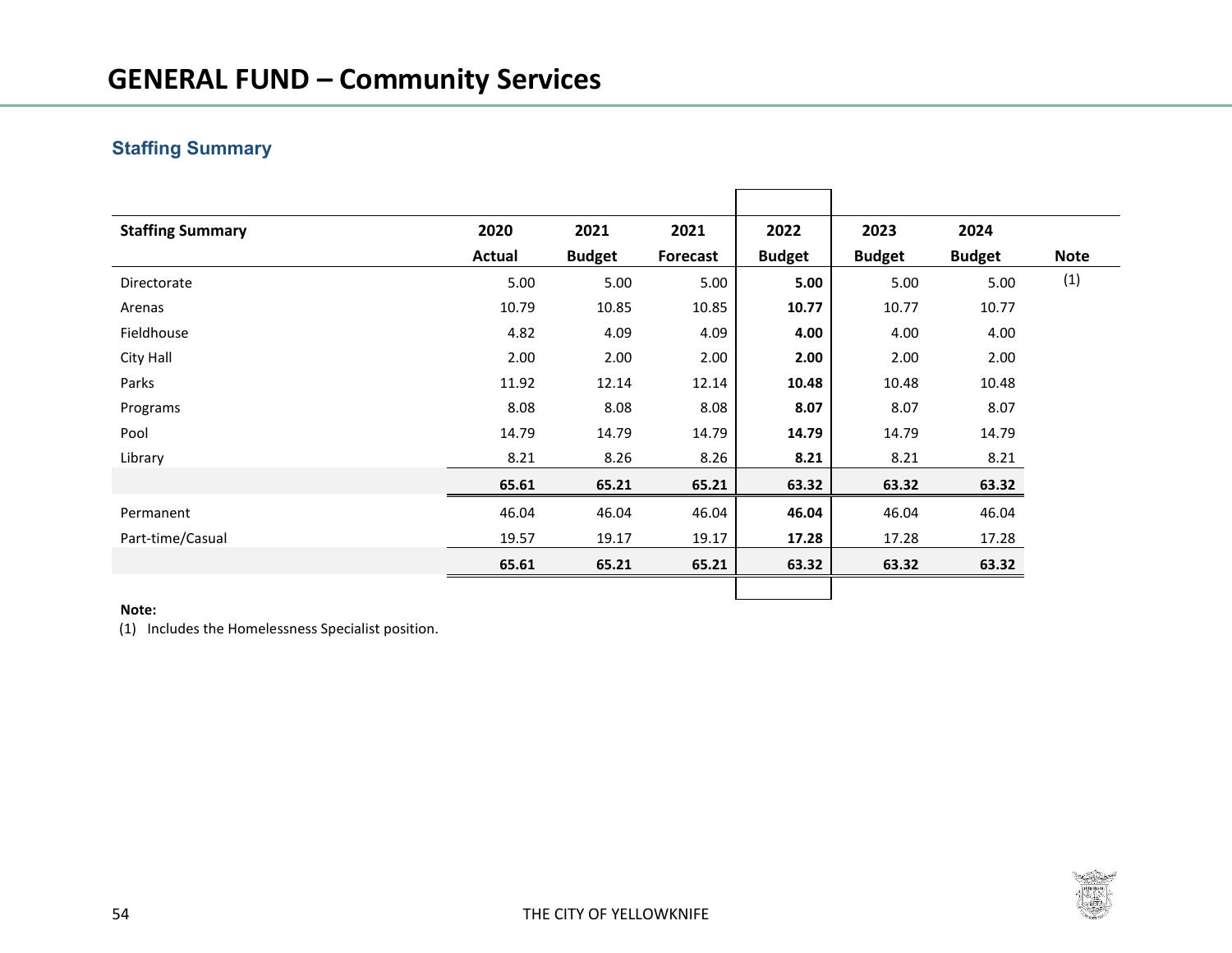### **COMMUNITY SERVICES DEPARTMENT**

The Community Services Department, through the Director's office and its three divisions (Programs, Facilities, and Library), continues to provide diverse and high-quality recreation and leisure opportunities, as well as addressing homelessness and social issues as feasible. The department also maintains a close working relationship with the many volunteer organizations, groups, individuals, and the private sector who continue to provide programs, services, and events. There is a variety of grant programs and service contracts administered by the Department as well.

Many capital upgrades and developments to the facilities are managed through Department resources. These projects ensure that City facilities continue to meet the needs of the community, achieve or exceed their full life expectancy, and attain a high level of energy conservation to reduce energy costs. The Community Services Department strives to foster a sense of community spirit unique to Yellowknife through the delivery of its programs and special events.

| <b>Community Services Budget</b>        | 2020<br><b>Actuals</b><br>(5000's) | 2021<br><b>Budget</b><br>(5000's) | 2021<br>Forecast<br>(5000's) | 2022<br><b>Budget</b><br>(5000's) | 2023<br><b>Budget</b><br>(5000's) | 2024<br><b>Budget</b><br>(5000's) | <b>Note</b> |
|-----------------------------------------|------------------------------------|-----------------------------------|------------------------------|-----------------------------------|-----------------------------------|-----------------------------------|-------------|
| Revenue                                 |                                    |                                   |                              |                                   |                                   |                                   |             |
| Grants                                  | 189                                | 270                               | 281                          | 147                               | 147                               | 147                               |             |
| User Charges                            | 1,455                              | 1,348                             | 1,646                        | 1,905                             | 1,943                             | 1,986                             | (1)         |
| <b>Total Revenue</b>                    | 1,644                              | 1,618                             | 1,927                        | 2,052                             | 2,090                             | 2,133                             |             |
|                                         |                                    |                                   |                              |                                   |                                   |                                   |             |
| <b>Expenditures (By Division)</b>       |                                    |                                   |                              |                                   |                                   |                                   |             |
| Directorate                             | 1,523                              | 1,404                             | 1,345                        | 1,435                             | 1,461                             | 1,478                             |             |
| Arenas                                  | 2,171                              | 2,596                             | 2,524                        | 2,698                             | 2,750                             | 2,813                             |             |
| Fieldhouse                              | 640                                | 780                               | 766                          | 790                               | 805                               | 826                               |             |
| Yellowknife Curling Club                | 105                                | 147                               | 142                          | 151                               | 154                               | 161                               |             |
| Parks                                   | 1,142                              | 1,459                             | 1,541                        | 1,457                             | 1,503                             | 1,524                             |             |
| Library                                 | 1,201                              | 1,350                             | 1,348                        | 1,435                             | 1,461                             | 1,493                             |             |
| Pool                                    | 1,438                              | 1,892                             | 1,874                        | 1,983                             | 2,032                             | 2,086                             |             |
| Recreation                              | 633                                | 861                               | 858                          | 879                               | 892                               | 909                               |             |
| Wildcat Cafe                            | 13                                 | 25                                | 25                           | 26                                | 27                                | 28                                |             |
| City Hall                               | 575                                | 665                               | 660                          | 723                               | 726                               | 740                               |             |
| <b>Total Expenditures (By Division)</b> | 9,441                              | 11,179                            | 11,083                       | 11,577                            | 11,811                            | 12,058                            |             |
| <b>Net Revenue (Expenditures)</b>       | (7, 797)                           | (9, 561)                          | (9, 156)                     | (9,525)                           | (9, 721)                          | (9, 925)                          |             |
|                                         |                                    |                                   |                              |                                   |                                   |                                   |             |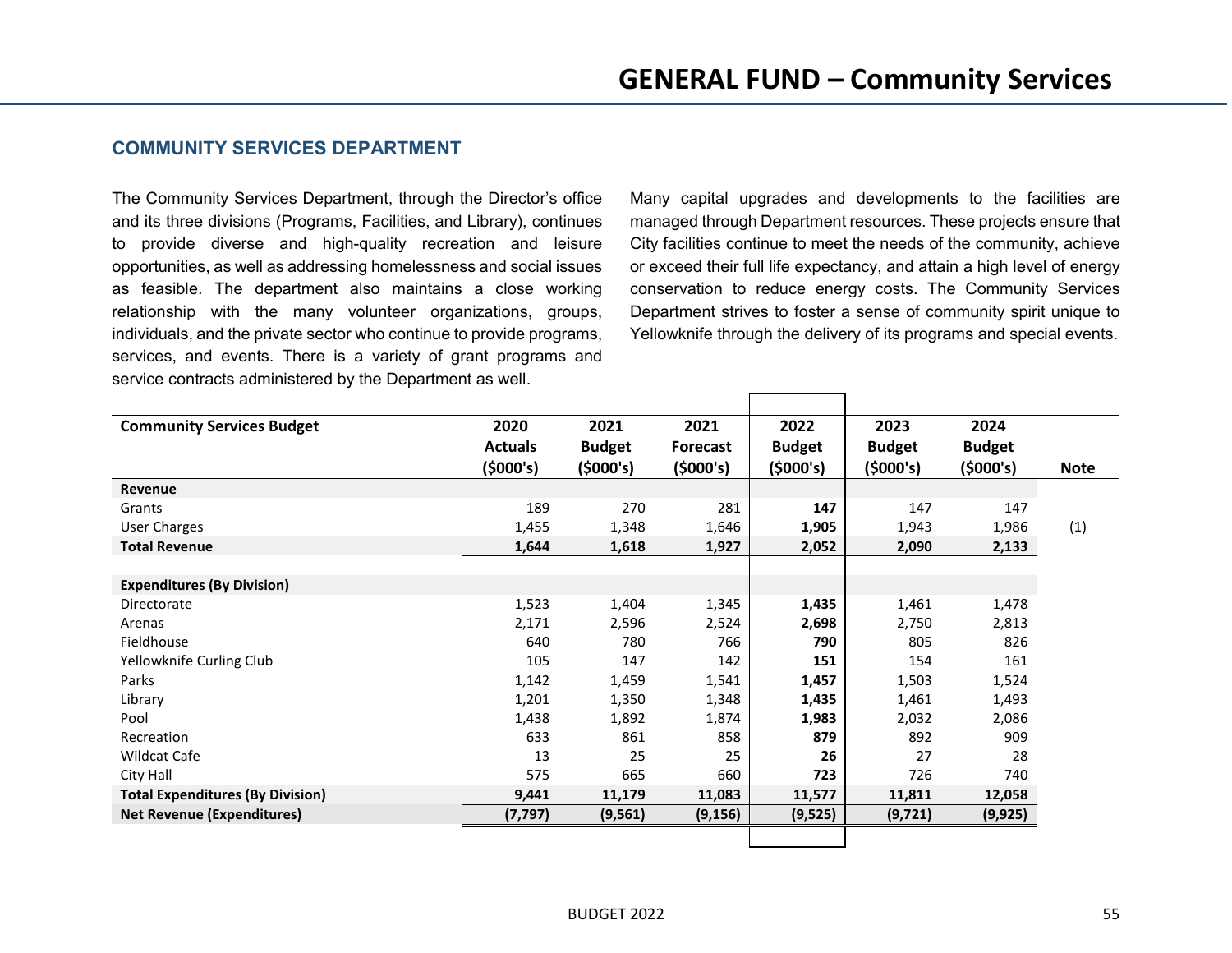## **GENERAL FUND – Community Services**

| <b>Community Services Budget</b>      | 2020           | 2021          | 2021     | 2022          | 2023          | 2024          |             |
|---------------------------------------|----------------|---------------|----------|---------------|---------------|---------------|-------------|
|                                       | <b>Actuals</b> | <b>Budget</b> | Forecast | <b>Budget</b> | <b>Budget</b> | <b>Budget</b> |             |
|                                       | (5000's)       | (5000's)      | (5000's) | (5000's)      | (5000's)      | (5000's)      | <b>Note</b> |
| <b>Expenditure (by Object)</b>        |                |               |          |               |               |               |             |
| Wages & Benefits                      | 5,504          | 6,371         | 6,416    | 6,531         | 6,664         | 6,785         |             |
| <b>General Services</b>               | 1,323          | 1,376         | 1,331    | 1,443         | 1,471         | 1,478         |             |
| <b>Materials</b>                      | 439            | 602           | 601      | 641           | 660           | 687           |             |
| Maintenance                           | 638            | 882           | 884      | 926           | 930           | 957           |             |
| Utility - Fuel                        | 416            | 592           | 561      | 642           | 653           | 677           |             |
| <b>Utility -Power</b>                 | 1,034          | 1,248         | 1,182    | 1,289         | 1,327         | 1,368         |             |
| Vehicle - O&M                         | 87             | 108           | 108      | 105           | 106           | 106           |             |
| <b>Total Expenditures (By Object)</b> | 9,441          | 11,179        | 11,083   | 11,577        | 11,811        | 12,058        |             |
|                                       |                |               |          |               |               |               |             |

#### **Note:**

(1) Estimated revenues are based on annual 3% user fee increases; 2022 numbers also assume that the City's facilities will operate at 75% of normal capacity due to COVID-19 restrictions.

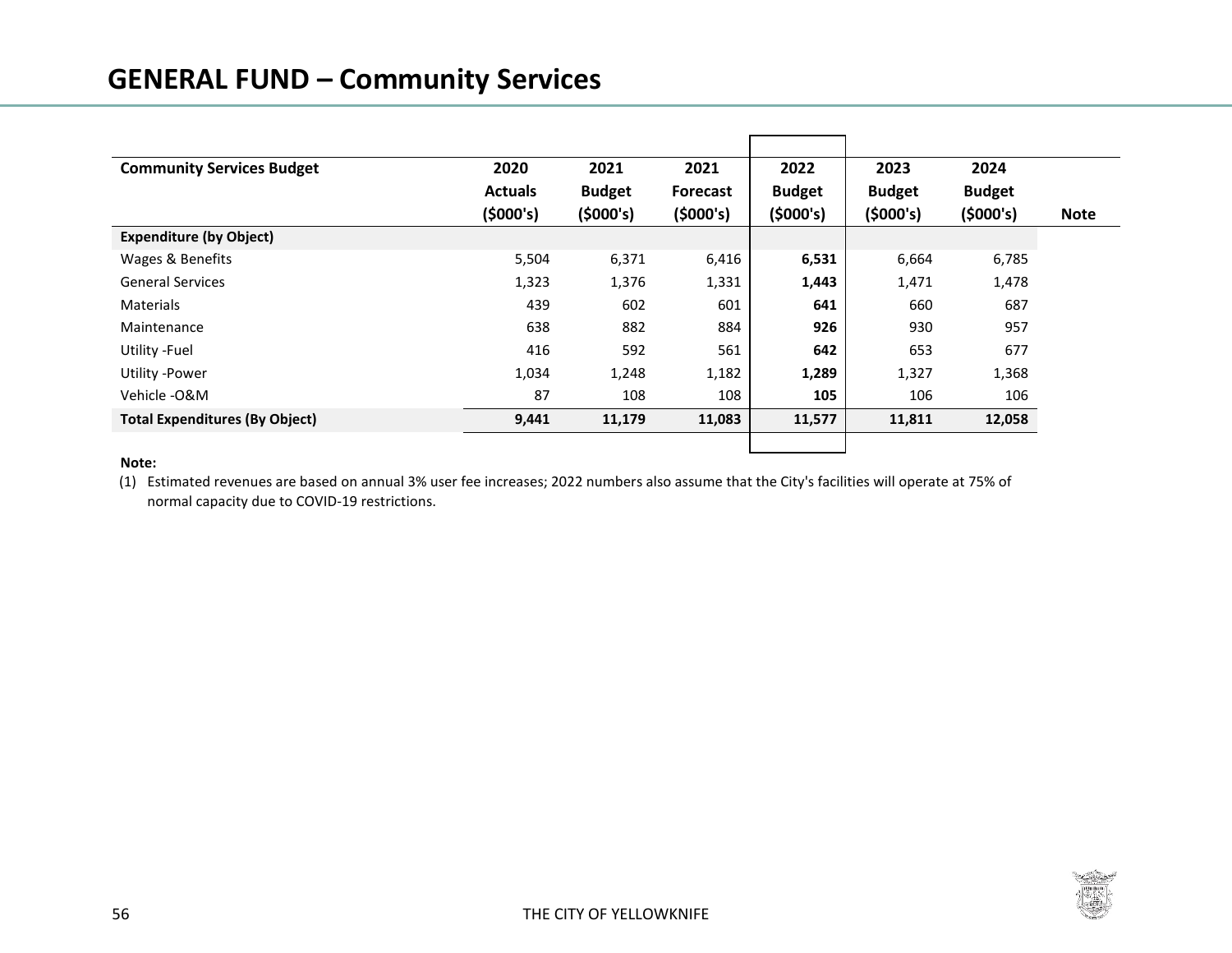| <b>Community Services Directorate Budget</b> | 2020           | 2021          | 2021           | 2022          | 2023          | 2024          |             |
|----------------------------------------------|----------------|---------------|----------------|---------------|---------------|---------------|-------------|
|                                              | <b>Actuals</b> | <b>Budget</b> | Forecast       | <b>Budget</b> | <b>Budget</b> | <b>Budget</b> |             |
|                                              | (5000's)       | (5000's)      | (5000's)       | (5000's)      | (5000's)      | (5000's)      | <b>Note</b> |
| Revenue                                      |                |               |                |               |               |               |             |
| Grants                                       | 25             | 130           | 130            | 1             | 1             | 1             | (1)         |
| <b>User Charges</b>                          | 242            | 60            | 8              | 60            | 60            | 60            | (2)         |
| <b>Total Revenue</b>                         | 267            | 190           | 138            | 61            | 61            | 61            |             |
|                                              |                |               |                |               |               |               |             |
| <b>Expenditures (by Activity)</b>            |                |               |                |               |               |               |             |
| Administrative                               | 151            | 140           | 134            | 143           | 145           | 148           |             |
| Long Term Planning & Priority Setting        | 151            | 140           | 134            | 143           | 145           | 148           |             |
| Public Inquiry & Communication               | 229            | 209           | 200            | 214           | 218           | 221           |             |
| Team Leadership                              | 532            | 489           | 470            | 501           | 510           | 515           |             |
| Legislation & Governance                     | 460            | 426           | 407            | 434           | 443           | 446           |             |
| <b>Total Expenditures (By Activity)</b>      | 1,523          | 1,404         | 1,345          | 1,435         | 1,461         | 1,478         |             |
| <b>Net Revenue (Expenditures)</b>            | (1,256)        | (1,214)       | (1, 207)       | (1, 374)      | (1,400)       | (1, 417)      |             |
|                                              |                |               |                |               |               |               |             |
| <b>Expenditures (By Object)</b>              |                |               |                |               |               |               |             |
| Wages & Benefits                             | 824            | 795           | 794            | 831           | 855           | 871           |             |
| <b>General Services</b>                      | 681            | 584           | 533            | 575           | 577           | 578           | (3)         |
| Materials                                    | 4              | 9             | $\overline{2}$ | 9             | 9             | 9             |             |
| Vehicle O&M                                  | 14             | 16            | 16             | 20            | 20            | 20            |             |
| <b>Total Expenditures (By Object)</b>        | 1,523          | 1,404         | 1,345          | 1,435         | 1,461         | 1,478         |             |
|                                              |                |               |                |               |               |               |             |

#### **Note:**

(1) GNWT funding for the Street Outreach Program. The 2020 actual is low as the funding was fully utilized in 2019.

(2) Sponsorship revenues. The 2020 actual is high due to Hockey Day in Canada sponsorships and sales.

(3) Spring Clean-Up contracted costs, Street Outreach services, Homelessness Employment Program, and Hockey Day in Canada in 2020. The 2022 to 2024 Budget allocations include \$100,000 for the Homelessness Employment Program which will be funded from the Downtown Development Reserve.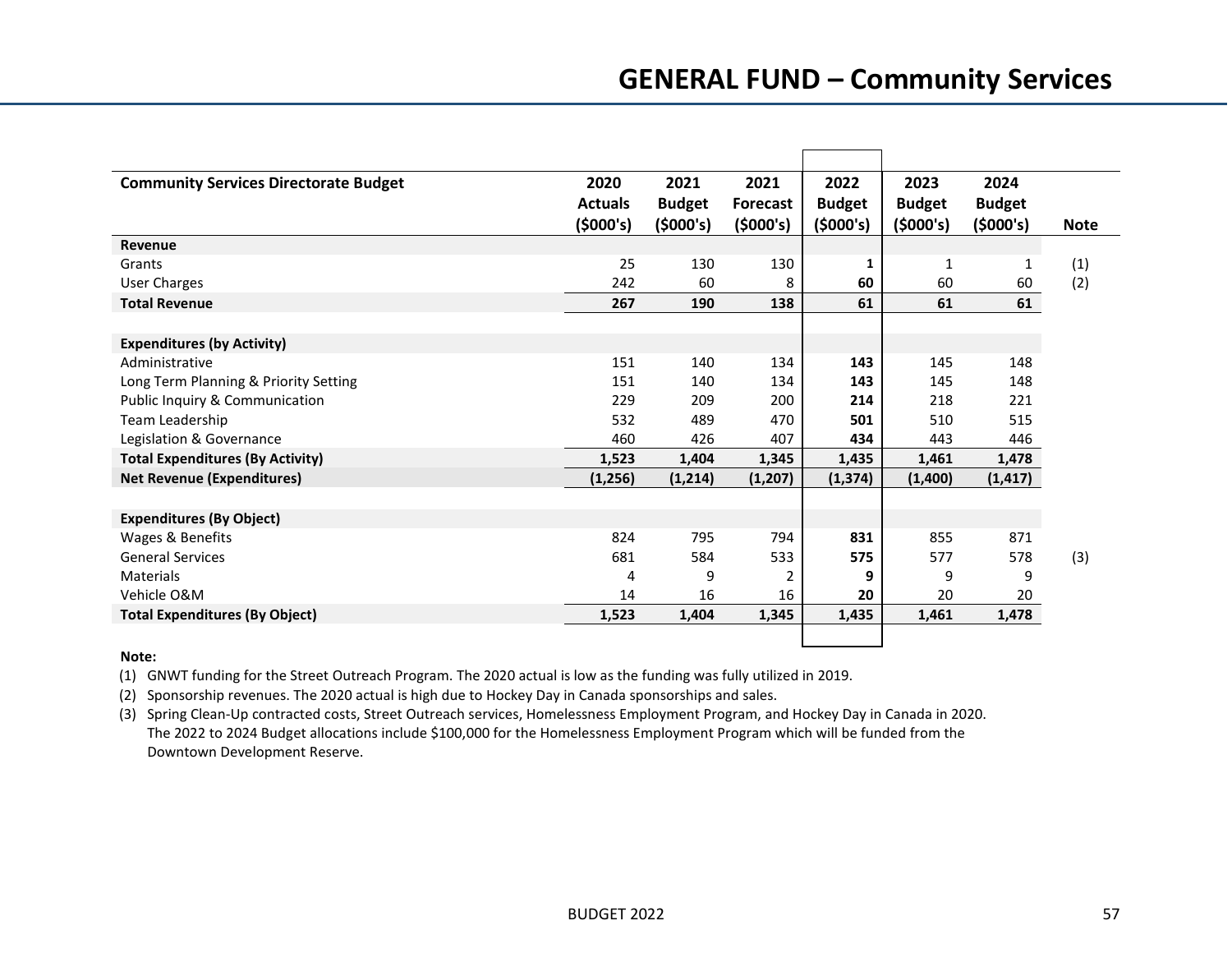## **FACILITIES DIVISION – ARENAS**

The Facilities Division operates and maintains the Yellowknife Community Arena and the Multiplex for community use. The Division is also responsible for the upkeep and maintenance of the Curling Club. This includes maintaining the equipment and structure of the buildings and planning future repairs and upgrades to the facilities to keep the use of the facilities current to the needs of the community. The Facilities Division works closely with several volunteer recreation associations in scheduling the use of the arenas for both summer bookings and winter skating.

| <b>Arenas Budget</b>                    | 2020           | 2021          | 2021            | 2022          | 2023          | 2024          |             |
|-----------------------------------------|----------------|---------------|-----------------|---------------|---------------|---------------|-------------|
|                                         | <b>Actuals</b> | <b>Budget</b> | <b>Forecast</b> | <b>Budget</b> | <b>Budget</b> | <b>Budget</b> |             |
|                                         | (5000's)       | (5000's)      | (5000's)        | (5000's)      | (5000's)      | (5000's)      | <b>Note</b> |
| Revenue                                 |                |               |                 |               |               |               |             |
| <b>User Charges</b>                     | 450            | 397           | 597             | 644           | 659           | 679           |             |
| <b>Total Revenue</b>                    | 450            | 397           | 597             | 644           | 659           | 679           |             |
|                                         |                |               |                 |               |               |               |             |
| <b>Expenditures (by Activity)</b>       |                |               |                 |               |               |               |             |
| Arena Maintenance                       | 976            | 1,171         | 1,136           | 1,214         | 1,235         | 1,267         |             |
| Ice Maintenance                         | 431            | 520           | 506             | 538           | 549           | 560           |             |
| Plant & Equipment Maintenance           | 758            | 907           | 882             | 941           | 961           | 988           |             |
| Rounding                                | 6              | (2)           |                 | 5             | 5             | (2)           |             |
| <b>Total Expenditures (By Activity)</b> | 2,171          | 2,596         | 2,524           | 2,698         | 2,750         | 2,813         |             |
| <b>Net Revenue (Expenditures)</b>       | (1,721)        | (2, 199)      | (1, 927)        | (2,054)       | (2,091)       | (2, 134)      |             |
|                                         |                |               |                 |               |               |               |             |
| <b>Expenditures (By Object)</b>         |                |               |                 |               |               |               |             |
| Wages & Benefits                        | 1,133          | 1,219         | 1,211           | 1,242         | 1,264         | 1,285         |             |
| <b>General Services</b>                 | 22             | 28            | 26              | 39            | 40            | 41            |             |
| Materials                               | 7              | 17            | 18              | 9             | 9             | 10            |             |
| Maintenance                             | 231            | 300           | 310             | 309           | 314           | 324           |             |
| Utility - Fuel                          | 207            | 324           | 296             | 358           | 360           | 367           |             |
| Utility -Power                          | 571            | 708           | 663             | 741           | 763           | 786           |             |
| <b>Total Expenditures (By Object)</b>   | 2,171          | 2,596         | 2,524           | 2,698         | 2,750         | 2,813         |             |
|                                         |                |               |                 |               |               |               |             |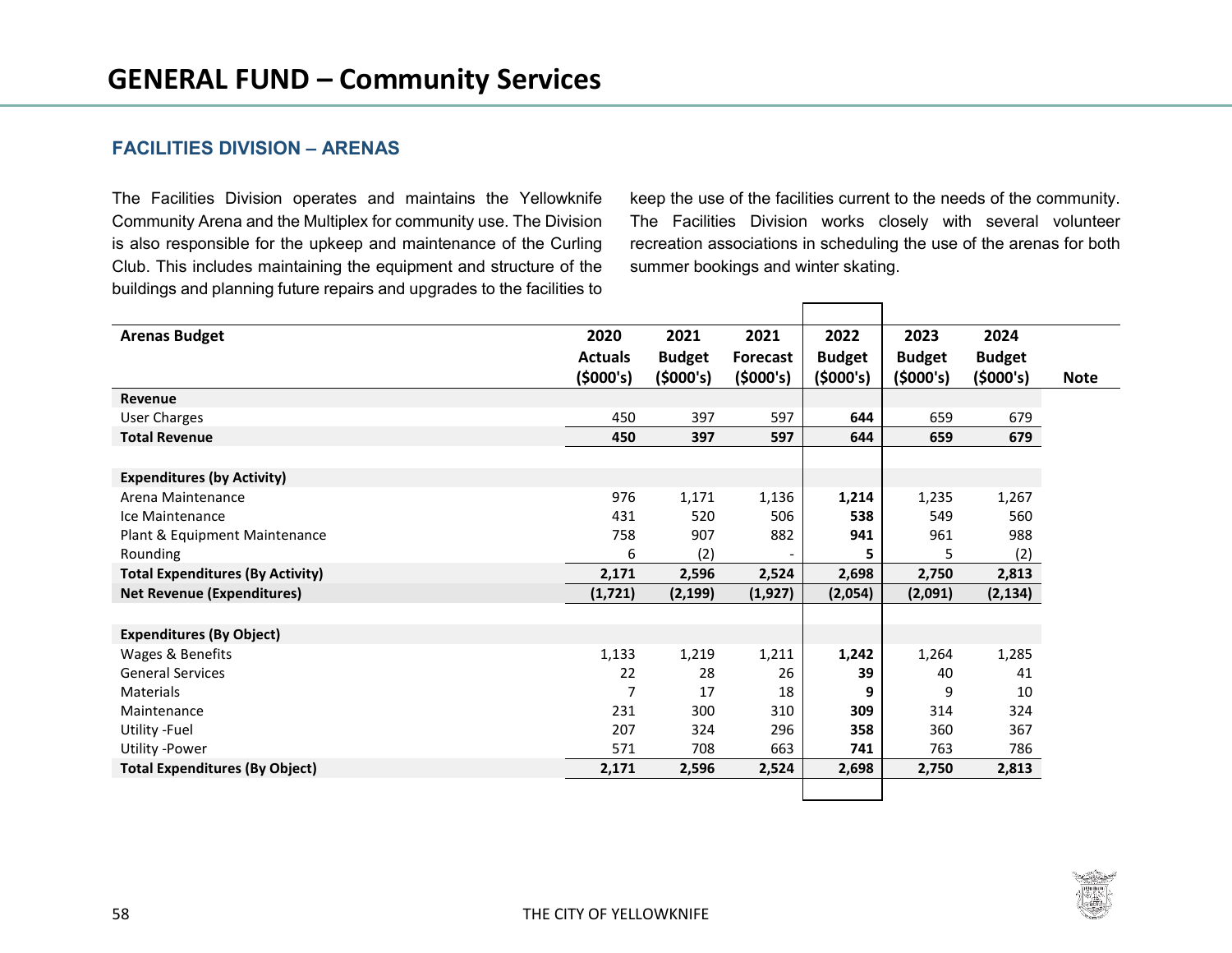# **GENERAL FUND – Community Services**

| <b>Yellowknife Curling Club Budget</b>  | 2020           | 2021                     | 2021                     | 2022           | 2023                     | 2024          |             |
|-----------------------------------------|----------------|--------------------------|--------------------------|----------------|--------------------------|---------------|-------------|
|                                         | <b>Actuals</b> | <b>Budget</b>            | <b>Forecast</b>          | <b>Budget</b>  | <b>Budget</b>            | <b>Budget</b> |             |
|                                         | (5000's)       | (5000's)                 | (5000's)                 | (5000's)       | (\$000's)                | (5000's)      | <b>Note</b> |
| Revenue                                 |                |                          |                          |                |                          |               |             |
| <b>User Charges</b>                     | 2              | $\overline{\phantom{a}}$ | $\overline{\phantom{a}}$ | $\blacksquare$ | $\overline{\phantom{a}}$ |               |             |
| <b>Total Revenue</b>                    | 2              | $\blacksquare$           | $\blacksquare$           | $\blacksquare$ | $\overline{\phantom{a}}$ |               |             |
|                                         |                |                          |                          |                |                          |               |             |
| <b>Expenditures (by Activity)</b>       |                |                          |                          |                |                          |               |             |
| Facility & Building Maintenance         | 42             | 59                       | 57                       | 60             | 62                       | 64            |             |
| Plant & Equipment Maintenance           | 62             | 89                       | 85                       | 90             | 92                       | 96            |             |
| Rounding                                | 1              | (1)                      |                          | 1              |                          | 1             |             |
| <b>Total Expenditures (By Activity)</b> | 105            | 147                      | 142                      | 151            | 154                      | 161           |             |
| <b>Net Revenue (Expenditures)</b>       | (103)          | (147)                    | (142)                    | (151)          | (154)                    | (161)         |             |
|                                         |                |                          |                          |                |                          |               |             |
| <b>Expenditures (By Object)</b>         |                |                          |                          |                |                          |               |             |
| <b>General Services</b>                 | 3              | 6                        | 6                        | 7              | 7                        | 7             |             |
| Materials                               |                | 2                        | 2                        |                |                          |               |             |
| Maintenance                             | 23             | 45                       | 45                       | 47             | 47                       | 49            |             |
| Utility - Fuel                          | 13             | 18                       | 17                       | 19             | 20                       | 23            |             |
| <b>Utility -Power</b>                   | 66             | 76                       | 72                       | 78             | 80                       | 82            |             |
| <b>Total Expenditures (By Object)</b>   | 105            | 147                      | 142                      | 151            | 154                      | 161           |             |
|                                         |                |                          |                          |                |                          |               |             |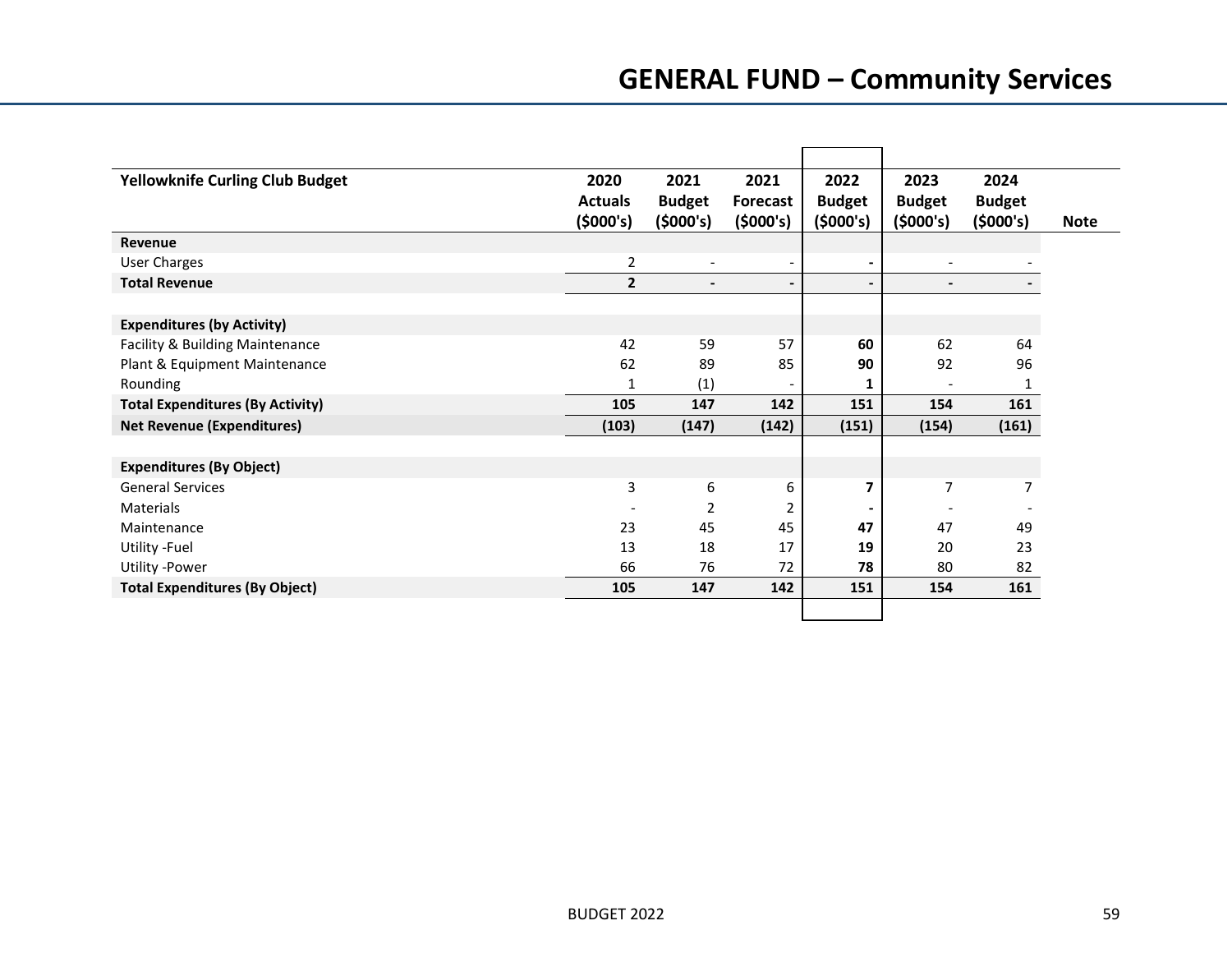## **FACILITIES DIVISION – PARKS**

The Facilities Division operates and maintains Somba K'e Park, city parks and trails, the Wildcat Café, Fireweed Studio, and outdoor fields for community use. This involves working closely with several volunteer recreation associations to schedule the use of five ball diamonds, three soccer pitches and eight tennis courts. The Division also performs the necessary care and maintenance for approximately 20,000 square meters that comprises the Lakeview Cemetery.

In addition, the Division provides services such as delivery of a limited supply of rentable equipment, litter removal in the downtown core, and snow removal in the winter at various city sites and trails. The Facilities Division - Parks also maintains existing equipment in 17 playgrounds and infrastructure within 40 parks/greenspaces, and plans for future community requirements through the budget process.

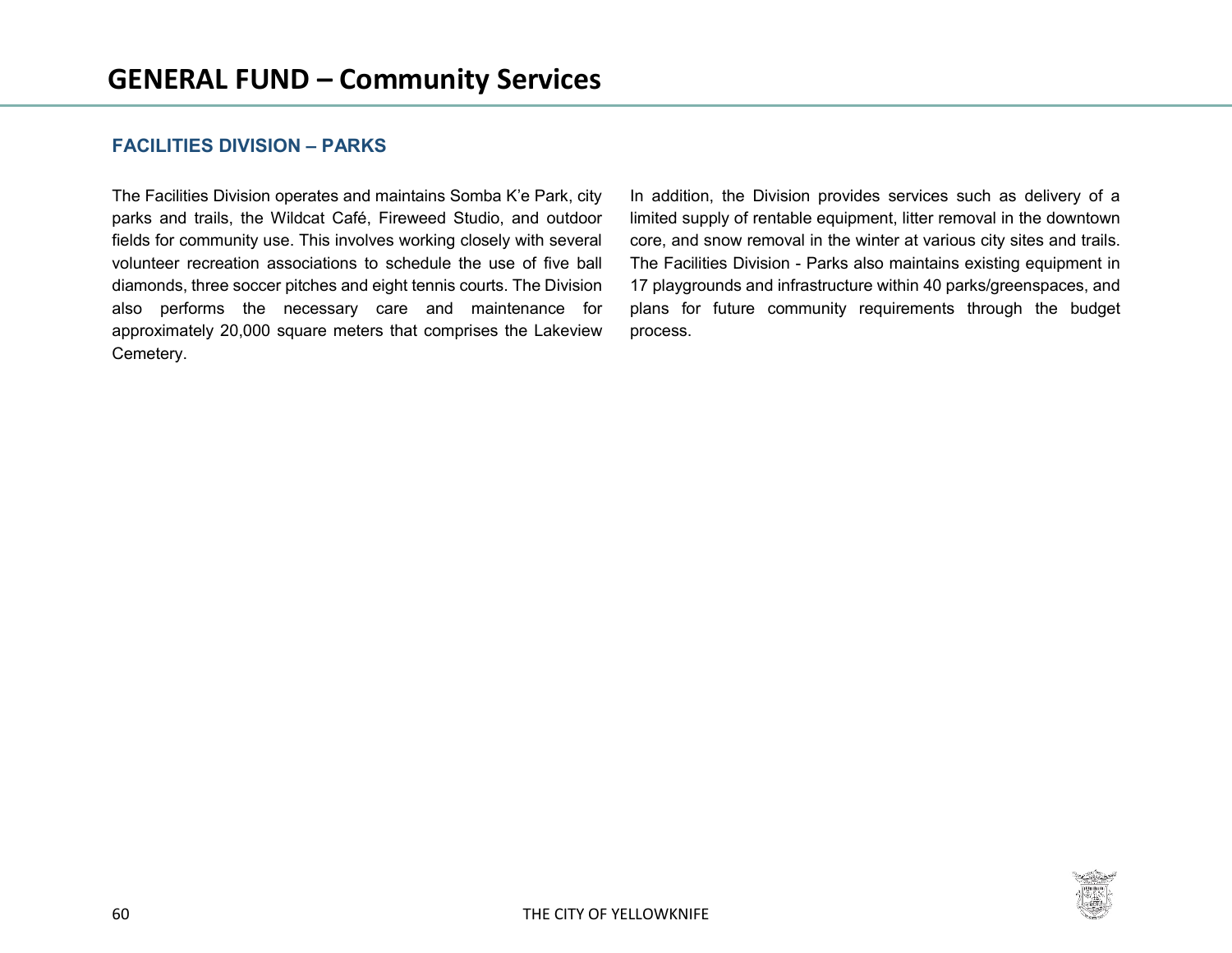| <b>Parks Budget</b>                     | 2020           | 2021           | 2021            | 2022          | 2023           | 2024           |             |
|-----------------------------------------|----------------|----------------|-----------------|---------------|----------------|----------------|-------------|
|                                         | <b>Actuals</b> | <b>Budget</b>  | <b>Forecast</b> | <b>Budget</b> | <b>Budget</b>  | <b>Budget</b>  |             |
|                                         | (5000's)       | (5000's)       | (5000's)        | (5000's)      | (5000's)       | (5000's)       | <b>Note</b> |
| Revenue                                 |                |                |                 |               |                |                |             |
| <b>User Charges</b>                     | 53             | 42             | 56              | 51            | 53             | 55             |             |
| <b>Total Revenue</b>                    | 53             | 42             | 56              | 51            | 53             | 55             |             |
|                                         |                |                |                 |               |                |                |             |
| <b>Expenditures (by Activity)</b>       |                |                |                 |               |                |                |             |
| Cemetery Maintenance                    | 115            | 147            | 154             | 146           | 152            | 152            |             |
| <b>Litter Collection</b>                | 115            | 147            | 154             | 146           | 152            | 152            |             |
| Parks Maintenance                       | 170            | 219            | 231             | 218           | 226            | 229            |             |
| Plant & Equipment Maintenance           | 115            | 147            | 154             | 146           | 152            | 152            |             |
| Snow Removal                            | 115            | 147            | 154             | 146           | 152            | 152            |             |
| <b>Special Events</b>                   | 56             | 71             | 75              | 71            | 72             | 75             |             |
| Sports Field Maintenance                | 170            | 219            | 231             | 218           | 226            | 229            |             |
| <b>Turf Maintenance</b>                 | 284            | 365            | 387             | 365           | 376            | 383            |             |
| Rounding                                | $\overline{2}$ | (3)            | 1               | 1             | (5)            |                |             |
| <b>Total Expenditures (By Activity)</b> | 1,142          | 1,459          | 1,541           | 1,457         | 1,503          | 1,524          |             |
| <b>Net Revenue (Expenditures)</b>       | (1,089)        | (1, 417)       | (1, 485)        | (1,406)       | (1, 450)       | (1, 469)       |             |
|                                         |                |                |                 |               |                |                |             |
| <b>Expenditures (By Object)</b>         |                |                |                 |               |                |                |             |
| Wages & Benefits                        | 680            | 951            | 1,026           | 886           | 903            | 922            |             |
| <b>General Services</b>                 | 48             | 140            | 140             | 157           | 181            | 165            |             |
| Materials                               | 286            | 224            | 224             | 263           | 276            | 293            | (1)         |
| Maintenance                             | 6              | $\overline{7}$ | $\overline{7}$  | 17            | $\overline{7}$ | $\overline{7}$ | (2)         |
| Utility -Fuel                           | 8              | 9              | 10              | 11            | 11             | 11             |             |
| <b>Utility -Power</b>                   | 41             | 37             | 43              | 39            | 40             | 41             |             |
| Vehicle O&M                             | 73             | 91             | 91              | 84            | 85             | 85             |             |
| <b>Total Expenditures (By Object)</b>   | 1,142          | 1,459          | 1,541           | 1,457         | 1,503          | 1,524          |             |
|                                         |                |                |                 |               |                |                |             |

#### **Note:**

(1) Park Horticulture and material costs have increased substantially.

(2) Budget 2022 includes a one-time allocation of \$10,000 for safety improvements to plumbing and electrical infrastructure at the Parks Garage.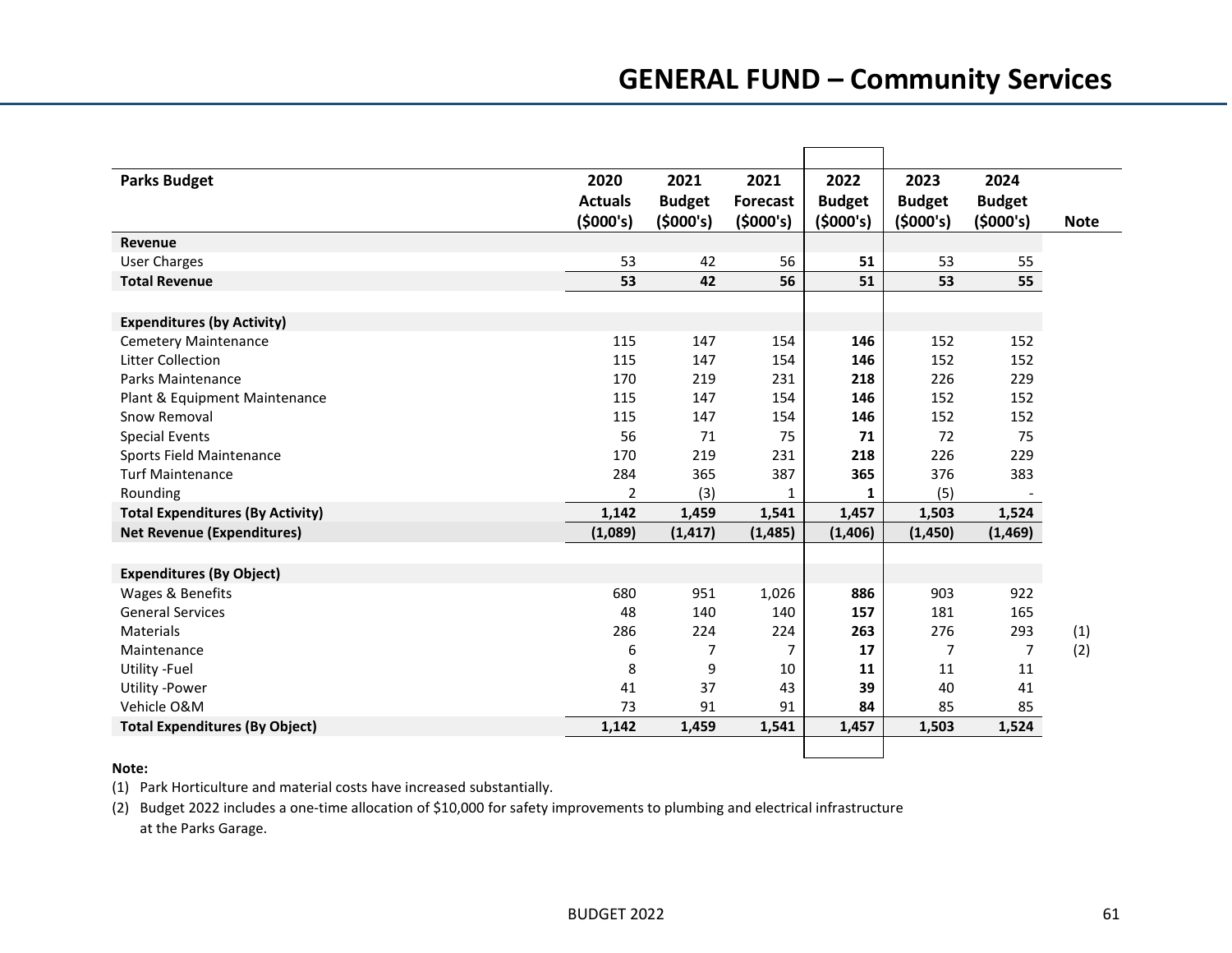### **FACILITIES DIVISION – FIELDHOUSE**

The Facilities Division operates and maintains the Fieldhouse for community use. This includes maintaining the equipment and structure of the building, and planning future repairs and upgrades to keep the use of the facility current to the needs of the community. The Facilities Division works closely with the Programs Division and several volunteer recreation associations in scheduling the use of the Fieldhouse.

| <b>Fieldhouse Budget</b>                | 2020           | 2021          | 2021            | 2022          | 2023          | 2024          |             |
|-----------------------------------------|----------------|---------------|-----------------|---------------|---------------|---------------|-------------|
|                                         | <b>Actuals</b> | <b>Budget</b> | <b>Forecast</b> | <b>Budget</b> | <b>Budget</b> | <b>Budget</b> |             |
|                                         | (5000's)       | (5000's)      | (5000's)        | (5000's)      | (5000's)      | (5000's)      | <b>Note</b> |
| Revenue                                 |                |               |                 |               |               |               |             |
| <b>User Charges</b>                     | 214            | 185           | 258             | 266           | 273           | 281           |             |
| <b>Total Revenue</b>                    | 214            | 185           | 258             | 266           | 273           | 281           |             |
|                                         |                |               |                 |               |               |               |             |
| <b>Expenditures (by Activity)</b>       |                |               |                 |               |               |               |             |
| Facility & Building Maintenance         | 254            | 313           | 307             | 317           | 322           | 330           |             |
| Plant & Equipment Maintenance           | 384            | 468           | 459             | 474           | 483           | 497           |             |
| Rounding                                | 2              | (1)           |                 | (1)           |               | (1)           |             |
| <b>Total Expenditures (By Activity)</b> | 640            | 780           | 766             | 790           | 805           | 826           |             |
| <b>Net Revenue (Expenditures)</b>       | (426)          | (595)         | (508)           | (524)         | (532)         | (545)         |             |
|                                         |                |               |                 |               |               |               |             |
| <b>Expenditures (By Object)</b>         |                |               |                 |               |               |               |             |
| Wages & Benefits                        | 395            | 449           | 449             | 447           | 453           | 461           |             |
| <b>General Services</b>                 | 12             | 3             | 3               | 3             | 4             | 4             |             |
| Materials                               | 13             | 34            | 34              | 35            | 36            | 37            |             |
| Maintenance                             | 52             | 91            | 91              | 95            | 95            | 99            |             |
| Utility -Fuel                           | 30             | 39            | 39              | 44            | 46            | 48            |             |
| <b>Utility -Power</b>                   | 138            | 164           | 150             | 166           | 171           | 177           |             |
| <b>Total Expenditures (By Object)</b>   | 640            | 780           | 766             | 790           | 805           | 826           |             |
|                                         |                |               |                 |               |               |               |             |

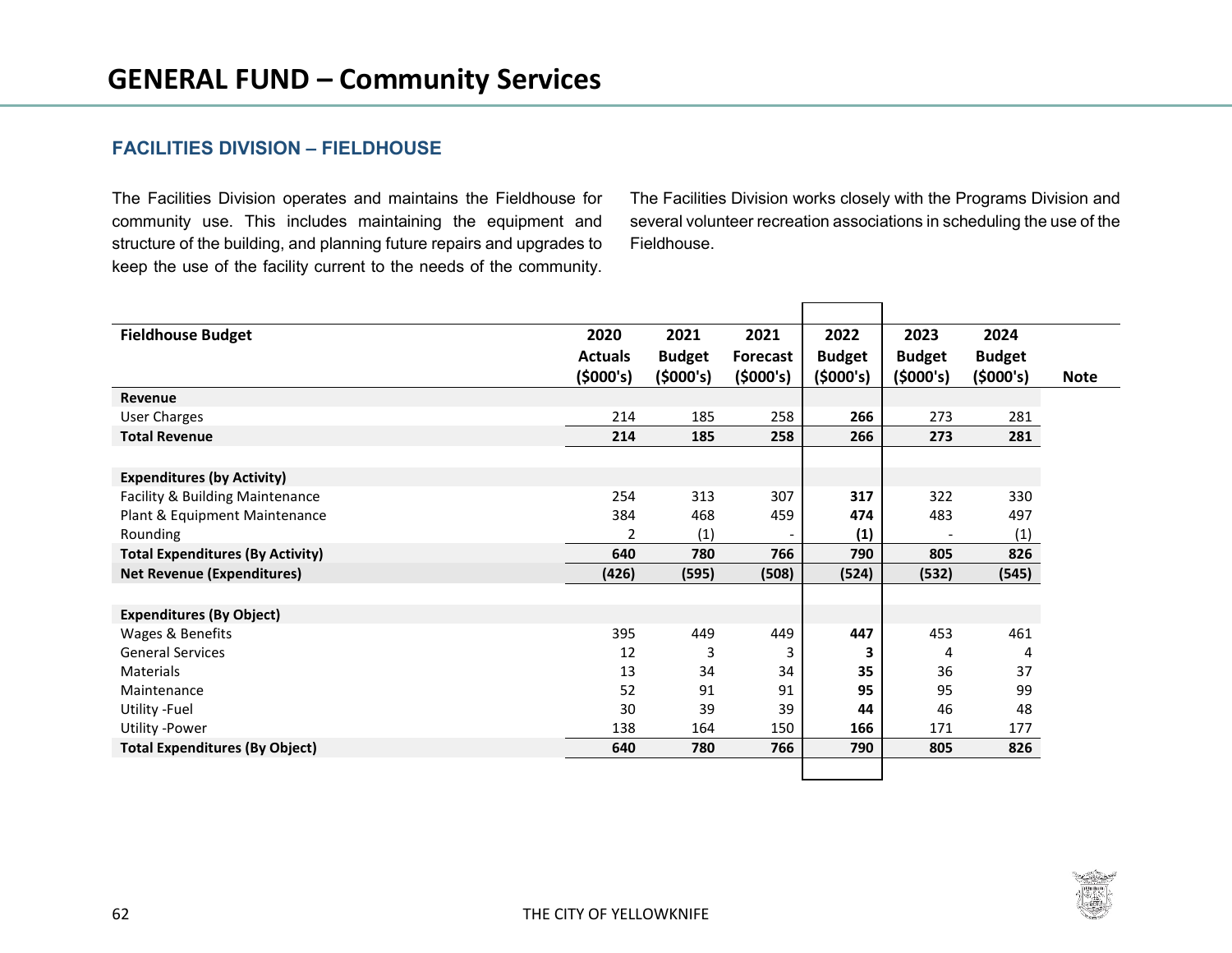## **PROGRAMS DIVISION – POOL**

The Programs Division manages all recreation programs and events, as well as the Ruth Inch Memorial Pool. Pool programs are offered on a seasonal basis according to the demands and the needs of the community. The Division works closely with the public and volunteer organizations, local school boards, and government agencies to enhance water safety, not only in Yellowknife, but also throughout the Northwest Territories. The programs that are offered include the Red Cross Swim, Lifesaving and Lifeguarding programs, as well as daily swim times for all age groups. This facility also provides rental opportunities to meet the needs of all users and groups from recreation to sport training.

| <b>Pool Budget</b>                      | 2020           | 2021          | 2021            | 2022          | 2023          | 2024          |             |
|-----------------------------------------|----------------|---------------|-----------------|---------------|---------------|---------------|-------------|
|                                         | <b>Actuals</b> | <b>Budget</b> | <b>Forecast</b> | <b>Budget</b> | <b>Budget</b> | <b>Budget</b> |             |
|                                         | (5000's)       | (5000's)      | (5000's)        | (5000's)      | (5000's)      | (5000's)      | <b>Note</b> |
| Revenue                                 |                |               |                 |               |               |               |             |
| Grants                                  | 11             | 1             | 4               | 1             | $\mathbf{1}$  | 1             |             |
| <b>User Charges</b>                     | 245            | 288           | 363             | 463           | 477           | 490           |             |
| <b>Total Revenue</b>                    | 256            | 289           | 367             | 464           | 478           | 491           |             |
|                                         |                |               |                 |               |               |               |             |
| <b>Expenditures (by Activity)</b>       |                |               |                 |               |               |               |             |
| Guarding                                | 433            | 567           | 563             | 596           | 609           | 624           |             |
| Instruction                             | 286            | 378           | 373             | 397           | 406           | 418           |             |
| <b>Operations &amp; Maintenance</b>     | 721            | 943           | 938             | 989           | 1,016         | 1,043         |             |
| Rounding                                | (2)            | 4             |                 | 1             | 1             | 1             |             |
| <b>Total Expenditures (By Activity)</b> | 1,438          | 1,892         | 1,874           | 1,983         | 2,032         | 2,086         |             |
| <b>Net Revenue (Expenditures)</b>       | (1, 182)       | (1,603)       | (1,507)         | (1, 519)      | (1, 554)      | (1, 595)      |             |
|                                         |                |               |                 |               |               |               |             |
| <b>Expenditures (By Object)</b>         |                |               |                 |               |               |               |             |
| Wages & Benefits                        | 1,088          | 1,347         | 1,347           | 1,436         | 1,469         | 1,498         |             |
| <b>General Services</b>                 | 27             | 28            | 26              | 29            | 29            | 30            |             |
| <b>Materials</b>                        | 61             | 138           | 137             | 143           | 146           | 150           |             |
| Maintenance                             | 61             | 101           | 101             | 105           | 107           | 110           |             |
| Utility - Fuel                          | 94             | 126           | 120             | 120           | 127           | 139           |             |
| Utility -Power                          | 107            | 151           | 142             | 149           | 153           | 158           |             |
| Vehicle O&M                             |                | 1             | 1               | 1             | 1             | 1             |             |
| <b>Total Expenditures (By Object)</b>   | 1,438          | 1,892         | 1,874           | 1,983         | 2,032         | 2,086         |             |
|                                         |                |               |                 |               |               |               |             |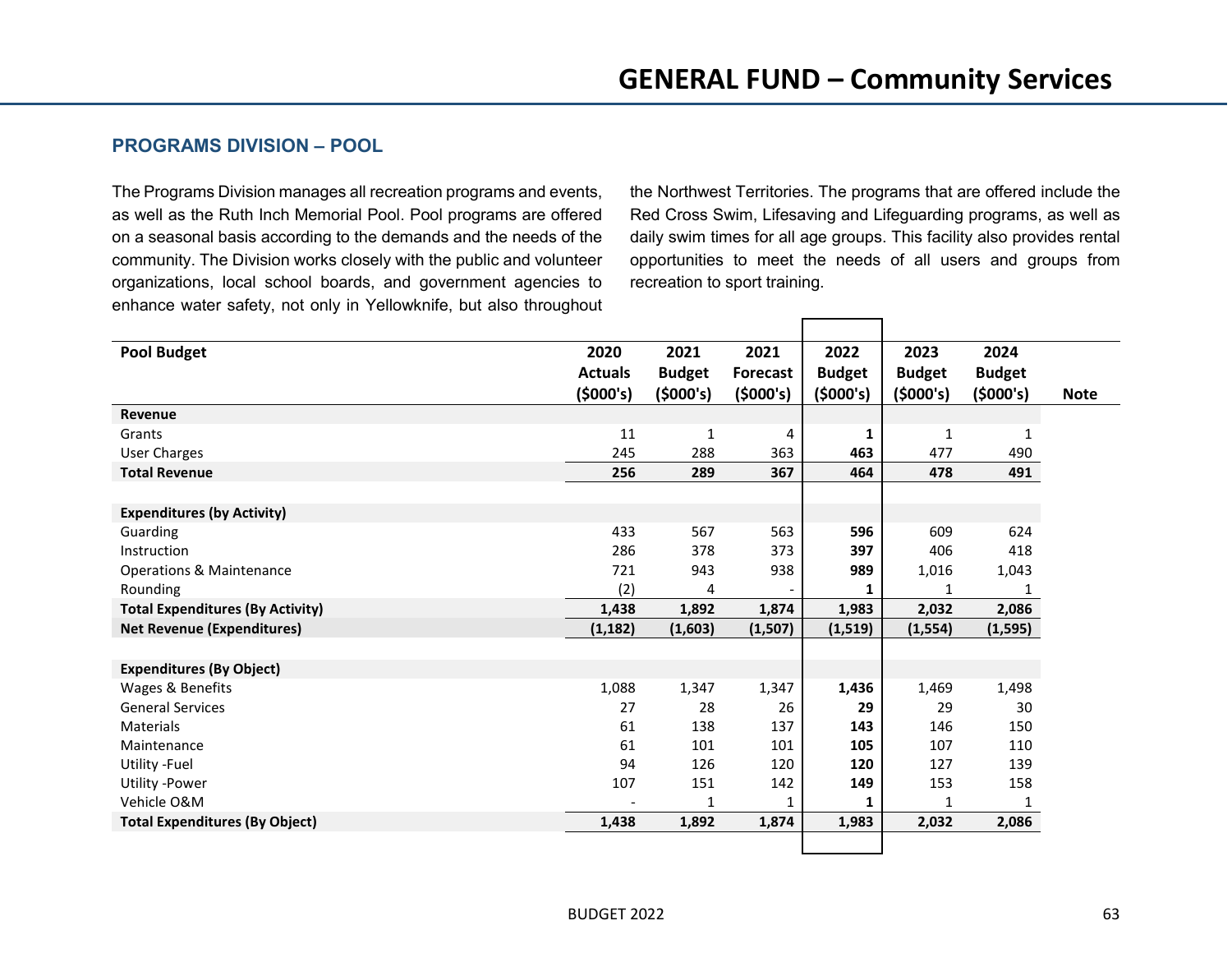## **PROGRAMS DIVISION – RECREATION**

The Programs Division manages all recreation programs, including aquatics and special celebrations. Programs are offered on a seasonal basis according to public request, perceived needs, and instructor availability or interests. The Programs Division strives to

build community spirit and pride, and encourage healthy, active lifestyles among residents. This Division also handles facility bookings and City grant programs.

| <b>Recreation Budget</b>                | 2020           | 2021          | 2021            | 2022          | 2023          | 2024          |             |
|-----------------------------------------|----------------|---------------|-----------------|---------------|---------------|---------------|-------------|
|                                         | <b>Actuals</b> | <b>Budget</b> | <b>Forecast</b> | <b>Budget</b> | <b>Budget</b> | <b>Budget</b> |             |
|                                         | (5000's)       | (5000's)      | (5000's)        | (5000's)      | (5000's)      | (5000's)      | <b>Note</b> |
| Revenue                                 |                |               |                 |               |               |               |             |
| Grants                                  | 46             | 28            | 29              | 29            | 29            | 29            |             |
| <b>User Charges</b>                     | 223            | 325           | 322             | 367           | 367           | 367           |             |
| <b>Total Revenue</b>                    | 269            | 353           | 351             | 396           | 396           | 396           |             |
|                                         |                |               |                 |               |               |               |             |
| <b>Expenditures (by Activity)</b>       |                |               |                 |               |               |               |             |
| Celebrations                            | 156            | 215           | 215             | 219           | 224           | 228           |             |
| Recreation and Drop In Programs         | 281            | 387           | 387             | 396           | 402           | 411           |             |
| Summer and Sport Camps                  | 187            | 255           | 255             | 263           | 267           | 273           |             |
| Rounding                                | 9              | 4             | 1               | 1             | (1)           | (3)           |             |
| <b>Total Expenditures (By Activity)</b> | 633            | 861           | 858             | 879           | 892           | 909           |             |
| <b>Net Revenue (Expenditures)</b>       | (364)          | (508)         | (507)           | (483)         | (496)         | (513)         |             |
|                                         |                |               |                 |               |               |               |             |
| <b>Expenditures (By Object)</b>         |                |               |                 |               |               |               |             |
| Wages & Benefits                        | 529            | 646           | 635             | 663           | 673           | 684           |             |
| <b>General Services</b>                 | 89             | 125           | 134             | 124           | 126           | 130           | (1)         |
| Materials                               | 15             | 90            | 89              | 92            | 93            | 95            | (2)         |
| <b>Total Expenditures (By Object)</b>   | 633            | 861           | 858             | 879           | 892           | 909           |             |
|                                         |                |               |                 |               |               |               |             |

#### **Note:**

(1) Program instructors, facility and equipment rentals, and contracted costs.

(2) Program supplies.

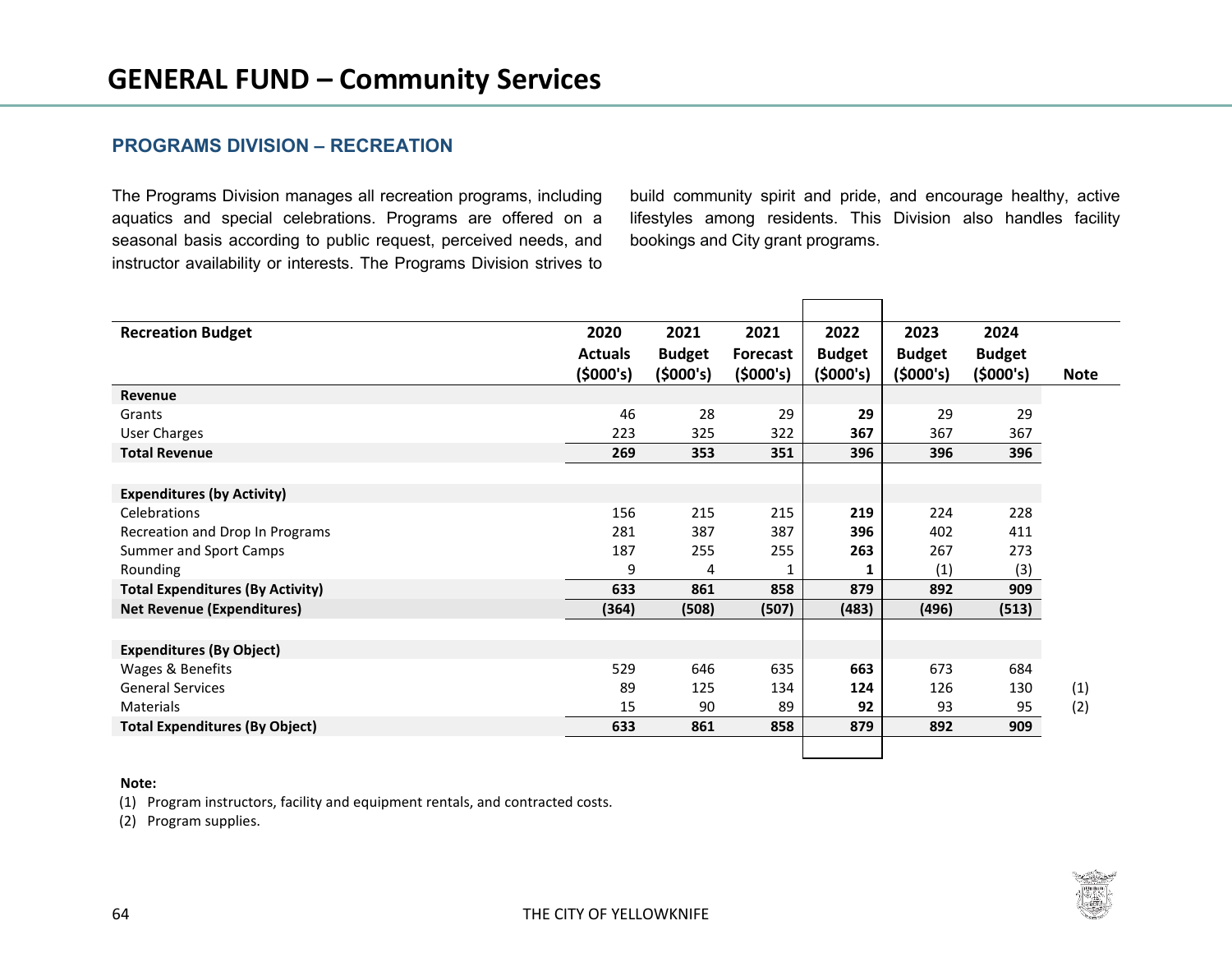## **LIBRARY DIVISION**

The Library Division is part of the Community Services Department and provides library services to the population of Yellowknife, as well as acting as a resource for the other libraries in the Northwest Territories. This division is responsible for the operation of the Yellowknife Public Library and, in this role, supports the educational and recreational reading, viewing and listening needs of its patrons.

It does this by developing and making available a strong collection in a variety of formats, and by offering a wide range of programs designed to enhance the appreciation of literature in its many forms. The Library Manager heads this division and reports to the Director of Community Services.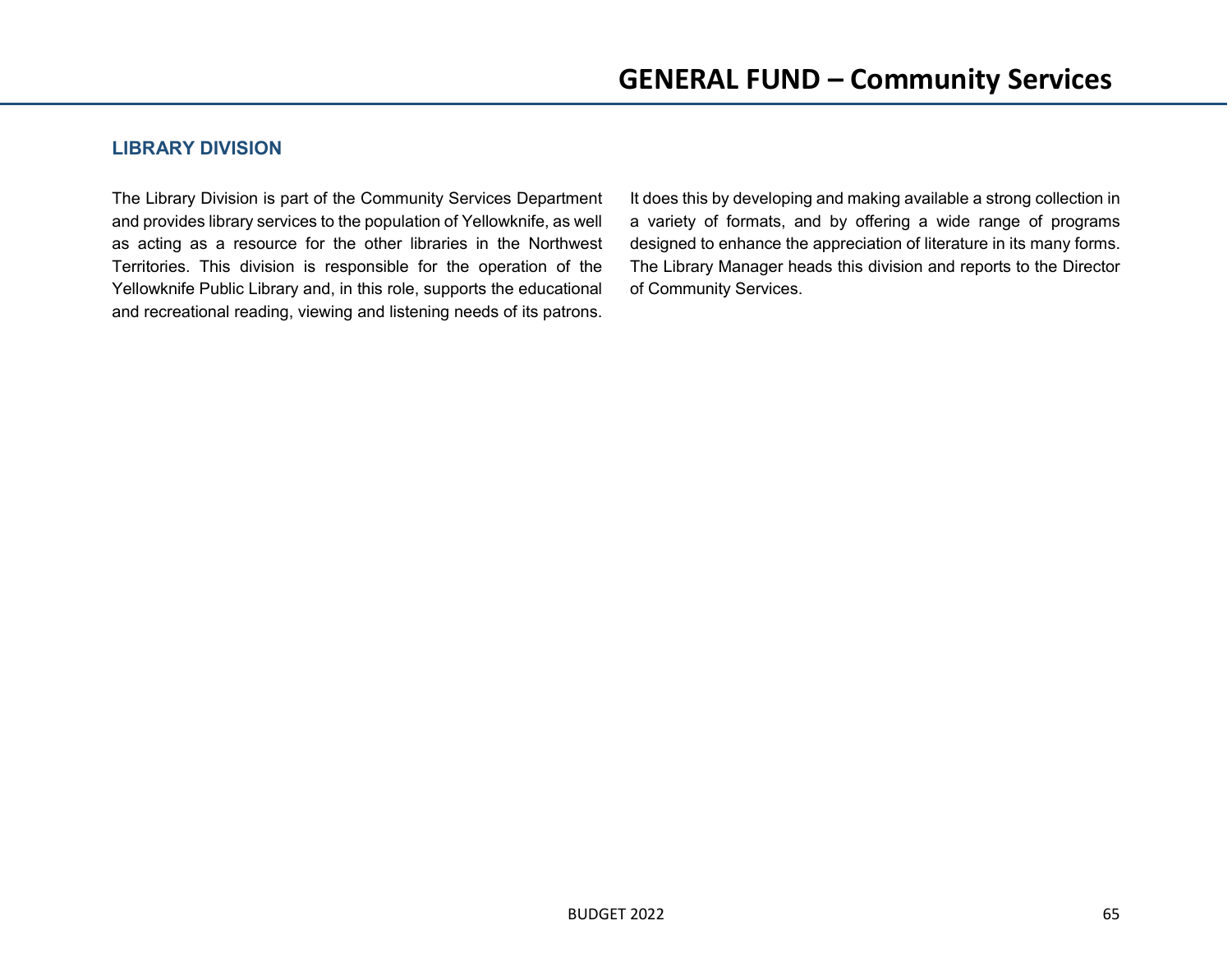| <b>Library Budget</b>                   | 2020<br><b>Actuals</b> | 2021<br><b>Budget</b> | 2021<br><b>Forecast</b> | 2022<br><b>Budget</b> | 2023<br><b>Budget</b> | 2024<br><b>Budget</b> |             |
|-----------------------------------------|------------------------|-----------------------|-------------------------|-----------------------|-----------------------|-----------------------|-------------|
|                                         | (5000's)               | (5000's)              | (5000's)                | (5000's)              | (5000's)              | (5000's)              | <b>Note</b> |
| Revenue                                 |                        |                       |                         |                       |                       |                       |             |
| Grants                                  | 107                    | 111                   | 118                     | 116                   | 116                   | 116                   | (1)         |
| <b>User Charges</b>                     | 4                      | 15                    | 10                      | 22                    | 22                    | 22                    |             |
| <b>Total Revenue</b>                    | 111                    | 126                   | 128                     | 138                   | 138                   | 138                   |             |
|                                         |                        |                       |                         |                       |                       |                       |             |
| <b>Expenditures (by Activity)</b>       |                        |                       |                         |                       |                       |                       |             |
| <b>Building</b>                         | 119                    | 135                   | 134                     | 144                   | 147                   | 150                   |             |
| Cataloguing                             | 180                    | 201                   | 199                     | 215                   | 219                   | 224                   |             |
| Circulation                             | 299                    | 336                   | 336                     | 360                   | 364                   | 371                   |             |
| <b>Collection Development</b>           | 119                    | 135                   | 134                     | 144                   | 147                   | 150                   |             |
| Inter-Library Loans                     | 59                     | 65                    | 65                      | 72                    | 72                    | 74                    |             |
| Internet                                | 59                     | 65                    | 65                      | 72                    | 72                    | 74                    |             |
| Program Delivery                        | 241                    | 270                   | 268                     | 287                   | 291                   | 297                   |             |
| Reference                               | 119                    | 135                   | 134                     | 144                   | 147                   | 150                   |             |
| Rounding                                | 6                      | 8                     | 13                      | (3)                   | $\overline{2}$        | 3                     |             |
| <b>Total Expenditures (By Activity)</b> | 1,201                  | 1,350                 | 1,348                   | 1,435                 | 1,461                 | 1,493                 |             |
| <b>Net Revenue (Expenditures)</b>       | (1,090)                | (1, 224)              | (1, 220)                | (1, 297)              | (1, 323)              | (1, 355)              |             |
|                                         |                        |                       |                         |                       |                       |                       |             |
| <b>Expenditures (By Object)</b>         |                        |                       |                         |                       |                       |                       |             |
| Wages & Benefits                        | 615                    | 714                   | 712                     | 761                   | 778                   | 791                   |             |
| <b>General Services</b>                 | 355                    | 357                   | 358                     | 384                   | 389                   | 401                   | (2)         |
| Materials                               | 43                     | 76                    | 83                      | 78                    | 79                    | 80                    |             |
| Maintenance                             | 188                    | 203                   | 195                     | 212                   | 215                   | 221                   | (3)         |
| <b>Total Expenditures (By Object)</b>   | 1,201                  | 1,350                 | 1,348                   | 1,435                 | 1,461                 | 1,493                 |             |
|                                         |                        |                       |                         |                       |                       |                       |             |

#### **Note:**

(1) GNWT Library Grant.

(2) Condominium fees, building repairs, and maintenance costs.

The 2022 to 2024 Budget allocations include \$10,000 for the Elder in Residence Program.

(3) Janitorial services and collection maintenance costs.

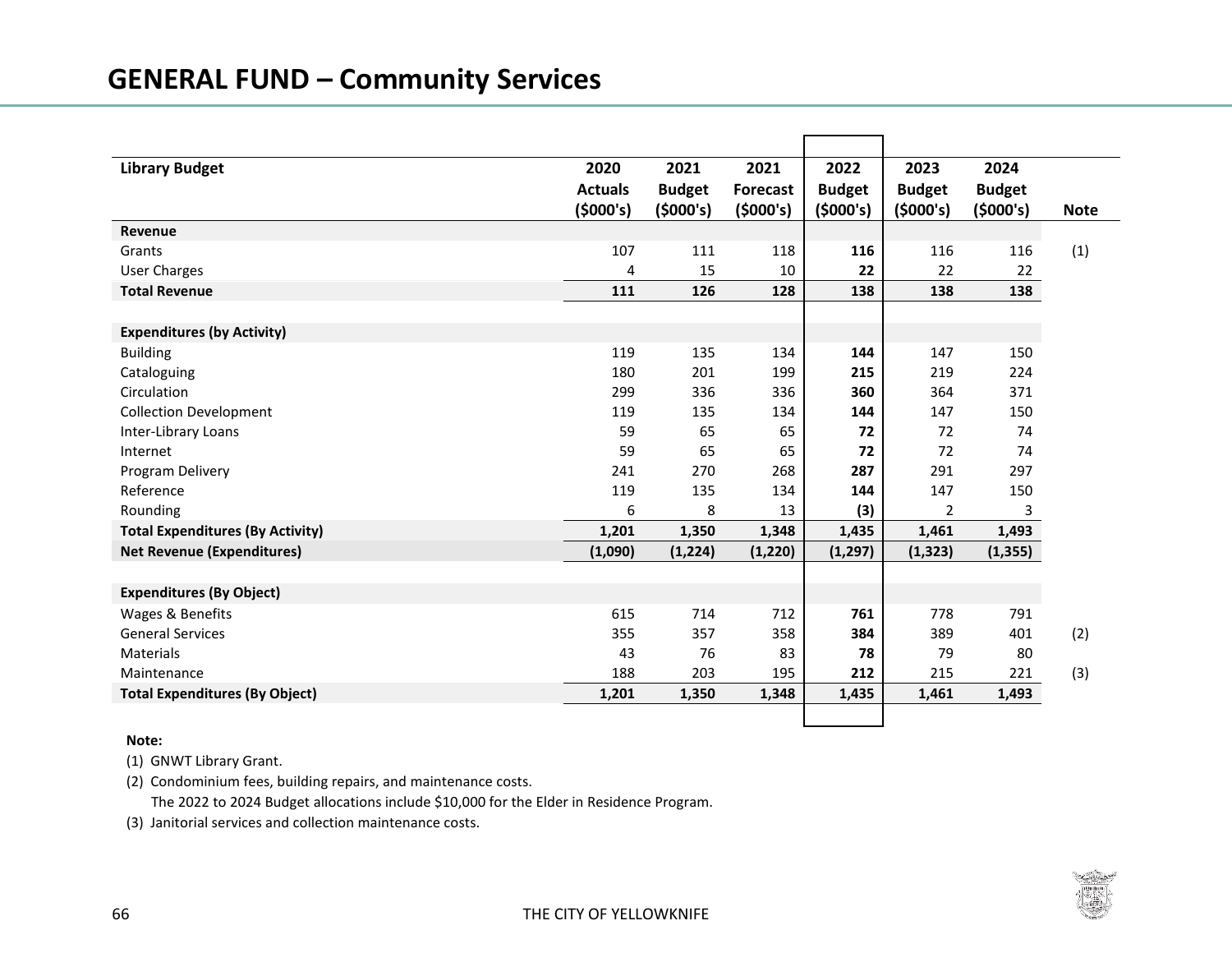## **FACILITIES DIVISION – CITY HALL**

The Facilities Division operates and maintains the City Hall building to ensure that the mechanical, structural, and electrical needs of the facility are met and City Hall will realize its full life cycle. This is done through the implementation of a preventative maintenance program that addresses the requirements of the facility daily, weekly, and monthly, and also through capital upgrades planned for the future needs of the facility.

| <b>City Hall Budget</b>                 | 2020           | 2021          | 2021            | 2022          | 2023          | 2024          |             |
|-----------------------------------------|----------------|---------------|-----------------|---------------|---------------|---------------|-------------|
|                                         | <b>Actuals</b> | <b>Budget</b> | <b>Forecast</b> | <b>Budget</b> | <b>Budget</b> | <b>Budget</b> |             |
|                                         | (\$000's)      | (5000's)      | (5000's)        | (5000's)      | (5000's)      | (5000's)      | <b>Note</b> |
| Revenue                                 |                |               |                 |               |               |               |             |
| <b>User Charges</b>                     | 22             | 26            | 26              | 26            | 26            | 26            |             |
| <b>Total Revenue</b>                    | 22             | 26            | 26              | 26            | 26            | 26            |             |
|                                         |                |               |                 |               |               |               |             |
| <b>Expenditures (by Activity)</b>       |                |               |                 |               |               |               |             |
| City Hall                               | 575            | 665           | 660             | 723           | 726           | 740           |             |
| <b>Total Expenditures (By Activity)</b> | 575            | 665           | 660             | 723           | 726           | 740           |             |
| <b>Net Revenue (Expenditures)</b>       | (553)          | (639)         | (634)           | (697)         | (700)         | (714)         |             |
|                                         |                |               |                 |               |               |               |             |
| <b>Expenditures (By Object)</b>         |                |               |                 |               |               |               |             |
| Wages & Benefits                        | 240            | 250           | 242             | 265           | 269           | 273           |             |
| <b>General Services</b>                 | 83             | 102           | 102             | 120           | 113           | 117           | (1)         |
| Materials                               | 10             | 11            | 11              | 11            | 11            | 12            |             |
| Maintenance                             | 76             | 125           | 125             | 131           | 134           | 136           |             |
| Utility -Fuel                           | 58             | 67            | 70              | 82            | 81            | 81            |             |
| Utility -Power                          | 108            | 110           | 110             | 114           | 118           | 121           |             |
| <b>Total Expenditures (By Object)</b>   | 575            | 665           | 660             | 723           | 726           | 740           |             |
|                                         |                |               |                 |               |               |               |             |

#### **Note:**

(1) Janitorial contracted costs and supplies. Contracted costs have increased which are partly due to new cleaning protocols associated with COVID-19.